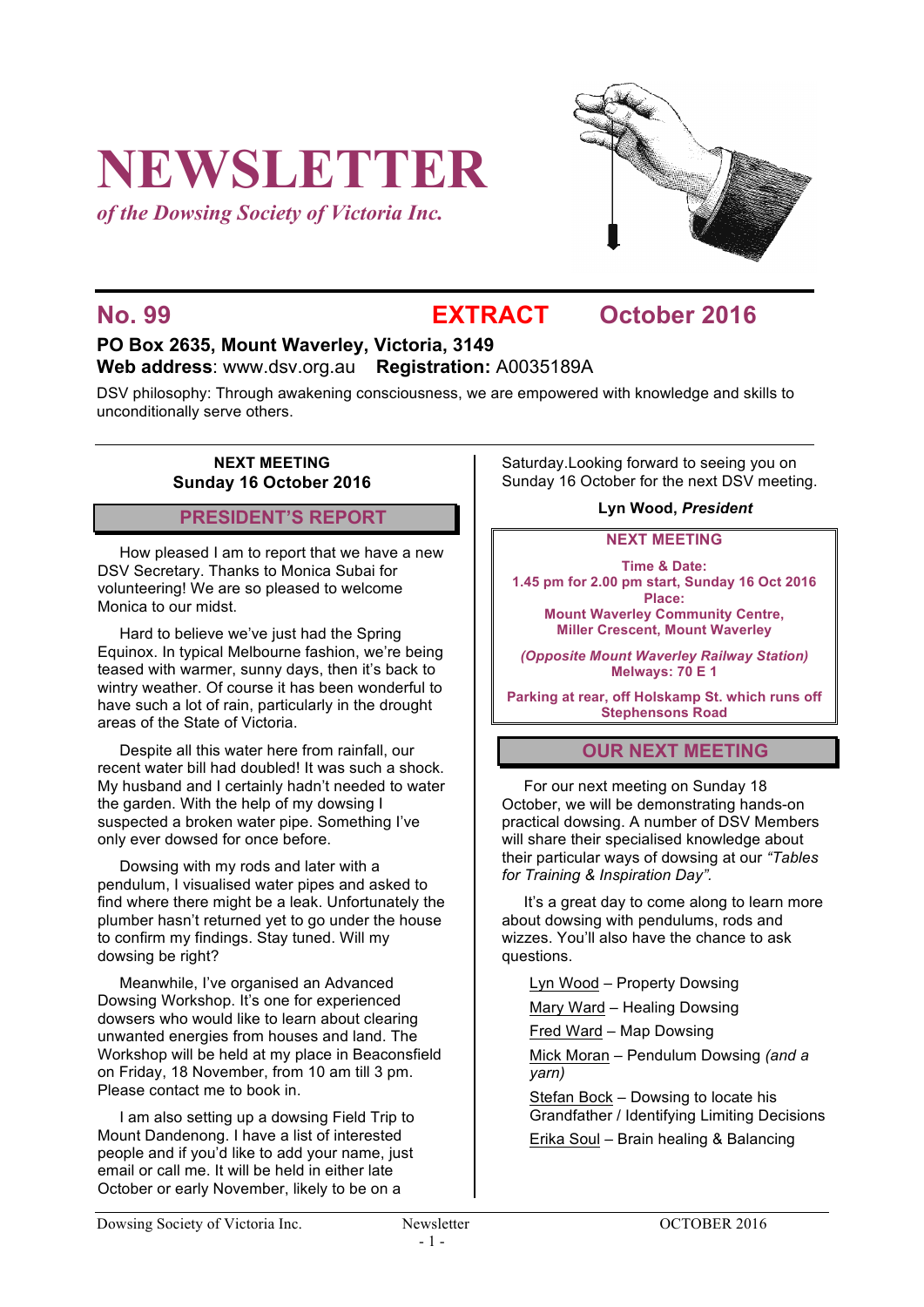#### **OUR LAST MEETING**

At our last meeting in August we welcomed Kevin Hughes, a progressive farmer from Koonwarra, near Leongatha in rural Victoria. His topic was *"Soil to Soul".*

#### **Gently Does It Lyn Wood** Phone: 0409 839 581 or 8759 3182 Email: lyn.wood@optusnet.com.au · Crystal Heart Reiki/ • Reiki Workshops Sekh'm Healing · Oh! Naturale Skin & Haircare • Blue Moon Aromatherapy

- Ear Candling
- · Pendulum Workshops
- · Property Dowsing
- · Super Concentrates household products

Although he'd learned about treating soil through his dowsing, Kevin admitted that he doesn't go onto a farmer's property with a pendulum in hand. He'd expect to get "short shrift" (*rapid and unsympathetic dismissal Ed.)* if he did. Yet it was dowsing and meditation practices that helped him determine what could be changed to bring about dramatic improvements to the soil to encourage a healthy sustainable farming system.

For the last 25 years he has focused on developing this awareness in other farmers, encouraging and guiding them to make the same connection, to improve their soil health and productivity with more sustainable management practices.

*Kevin Hughes: kchughes@bigpond.com*

### **MERCURY RETROGRADE**

#### *By Heather Wilks, DSV Vic-President*

When I first learned about Mercury going retrograde it explained so much about previously unexplained hiccups and delays. The discovery haunted me until I was saved by international dowser, Raymon Grace. In his book, *"Techniques That Work For Me",* he describes very simply how easy it is to neutralise the negative effects.

In the recent Mercury retrograde in Virgo, I found I needed to dowse for some days in a row. I've learned that there are actually various phases before and after a Mercury retrograde.

When any planet is described as being retrograde it simply means it has stalled. It appears to be going backwards, but that's not actually the case. It's all about appearances.

In Mercury's case the downside is its impact on all forms of communication, technology, transport, plans, purchases and even contracts. The upside is that it's a time for pause, review, reflections. However with all the distractions of delayed

messages, computer, modem, printer, phone and/or car problems, it can be quite a challenge to notice benefits from the opportunity for "review".

Mercury usually retros three times a year, occasionally four times. This is a year we'll experience a fourth starting in December and continuing to January 2017. Yes, during all the holidays, so it's a good idea to be prepared with your pendulum.



- **. Dowsing Consultations**
- Hypnosis FEFT Tapping
- · Stress & Pain Relief
- **Oh! Naturale Products**

Contact: Heather Wilks Email: heather@ohnaturale.com Tel: (03) 9572 2970/0414 836 654

I cover astrological protocols in my book, *"Dowsing Heals".*

*Pendulum in the No direction for what's not wanted*.

# Neutralising the negative effects of all astrological influences affecting <me/us>, particularly while Mercury is retrograde.

#### *Pendulum in the Yes direction for what is wanted.*

# Transforming the energy to bring in the positive effects for <my/our> health, property, computer, modem, printer, car, mobile/cell phone, communication, planning and travel arrangements.

Information about the various phases: www.astrologyhoroscopereadings.com



Details from heather@ohnaturale.com